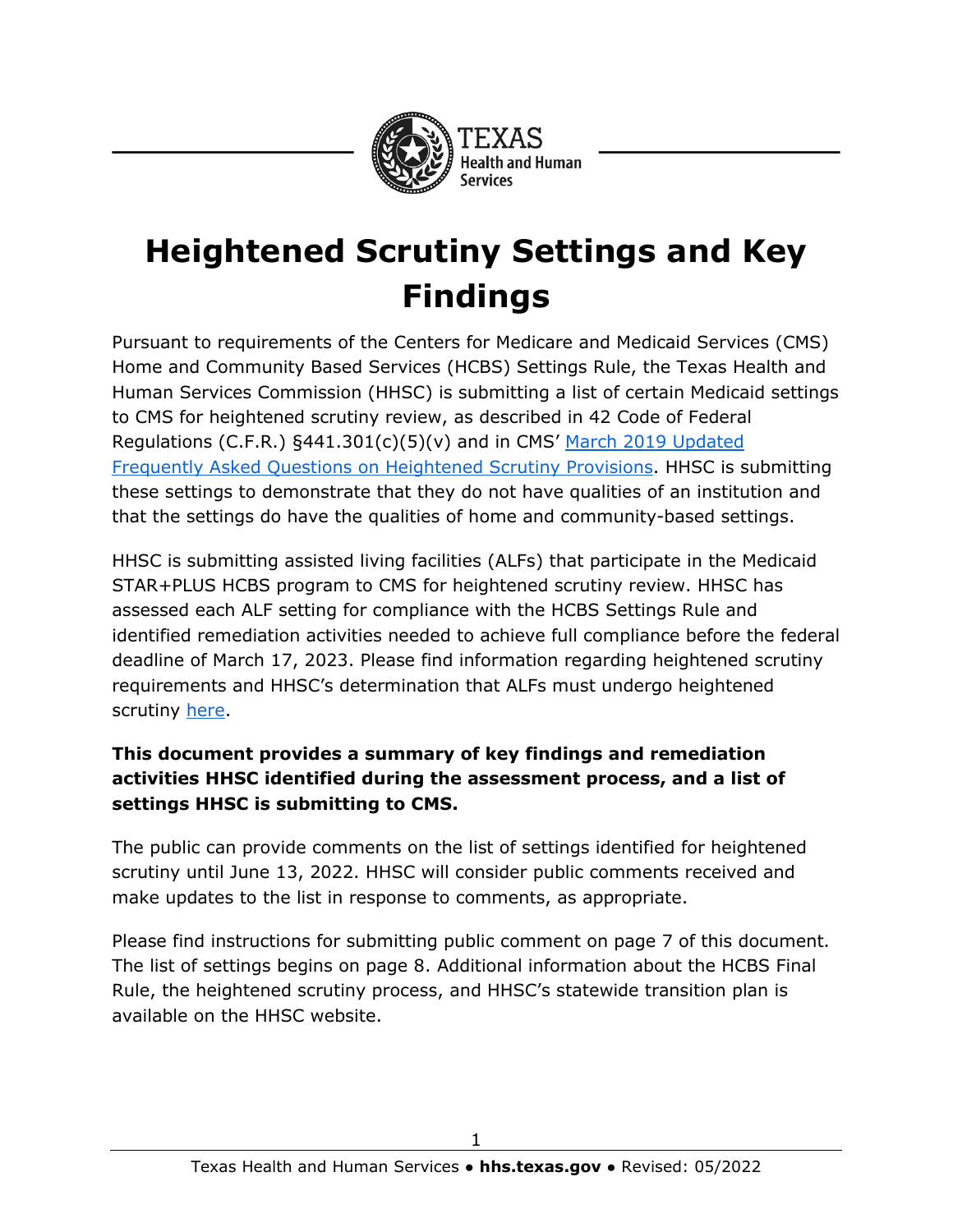## **Federal Heightened Scrutiny Requirements**

A primary purpose of the HCBS Settings Rule is to ensure people get Medicaid HCBS in settings that are integrated in the community. CMS presumes certain settings are not home and community-based because they have institutional or isolating qualities. However, the heightened scrutiny process allows states to demonstrate that settings can overcome this institutional presumption. These settings must go through a heightened scrutiny review by CMS. CMS presumes the following types of settings have institutional or isolating qualities:

- Prong 1 settings: Located in a hospital, nursing facility, intermediate care facility for individuals with an intellectual disability or related condition (ICF/IID) or institution for mental disease (IMD).
- Prong 2 settings: Located adjacent to a public hospital, nursing facility, ICF/IID or IMD.
- Prong 3 settings: Have the effect of isolating people from the broader community of people who do not receive HCBS.

### **ALF Settings in STAR+PLUS HCBS**

To identify presumptively institutional and isolating settings, HHSC conducted an internal systemic policy assessment; external assessments of Medicaid HCBS providers, people receiving HCBS and their families, and service coordinators; and a geographic analysis of certain Medicaid HCBS settings. The assessment results indicate assisted living facilities (ALFs) participating in the STAR+PLUS HCBS program fall under the institutional presumption outlined by CMS.

To determine which ALF settings must be submitted for heightened scrutiny, HHSC relied on the results of its internal systemic policy assessment, as well as provider and participant survey data collected and analyzed by the Texas External Quality Review Organization (EQRO). HHSC also conducted a geographic analysis to support its determinations for the prongs under which each STAR+PLUS ALF will be submitted for heightened scrutiny.

The EQRO survey results indicate nearly all STAR+PLUS ALF settings have isolating qualities that require site-specific remediation. Additionally, both the EQRO survey results and HHSC's internal systemic policy assessment results indicate that policy barriers currently prevent all ALFs from fully complying with the HCBS Final Rule.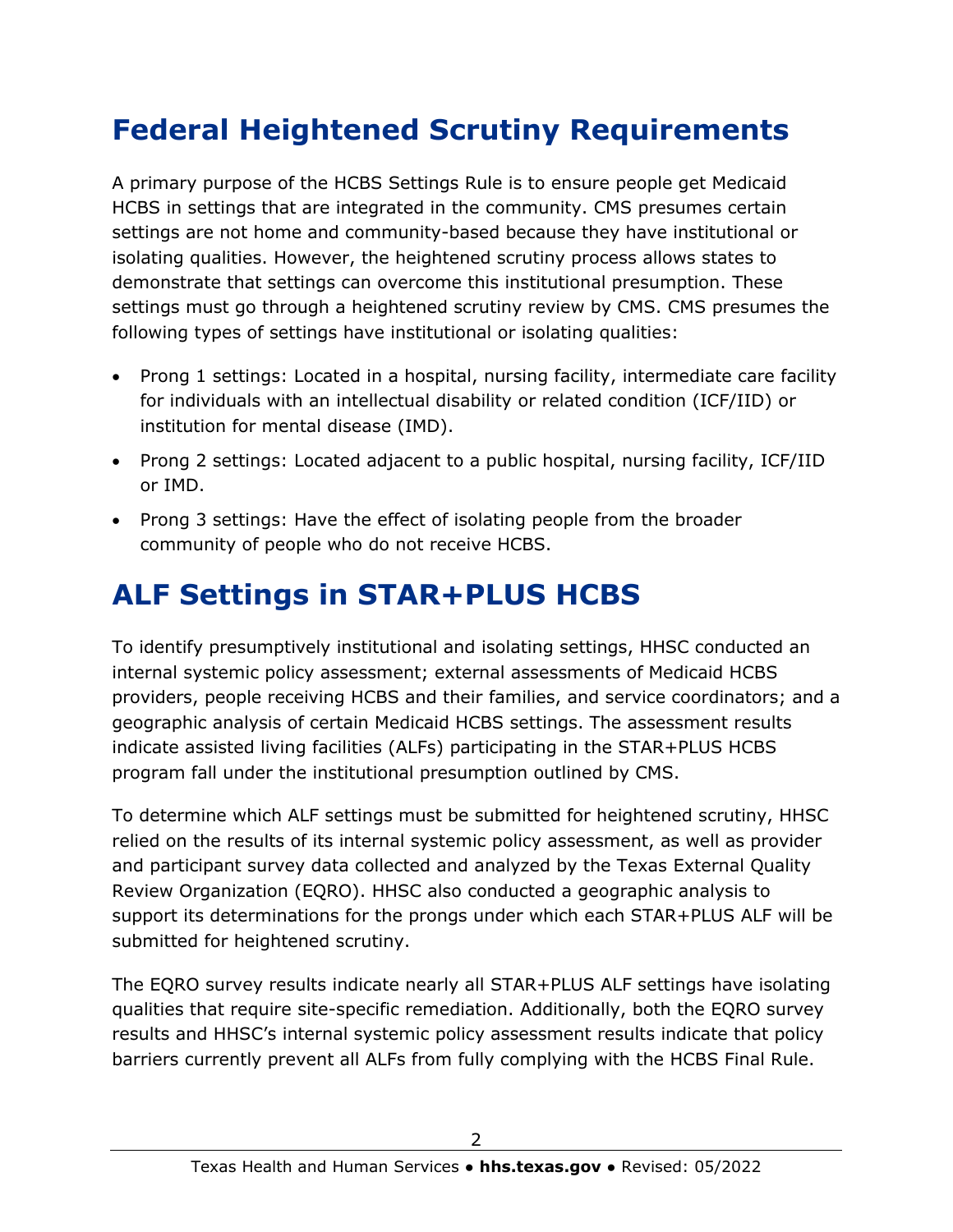The results of the internal systemic policy assessment and external assessments indicate that all STAR+PLUS ALF settings can overcome the institutional or isolating presumption and comply with the HCBS Final Rule by March 17, 2023, through policy changes and site-specific remediation. Therefore, HHSC plans to submit all ALFs currently participating in the STAR+PLUS HCBS program for heightened scrutiny.

Considering all ALFs for heightened scrutiny allows HHSC and STAR+PLUS managed care organizations (MCOs), in collaboration with each ALF setting, to confirm the ALF's compliance status and ensuring any necessary remediation is completed prior to the deadline for compliance with the HCBS Final Rule.

## **Assessment and Evidence Packet Completion**

HHSC worked closely with STAR+PLUS MCOs to assess each ALF setting for compliance with the HCBS Settings Rule. Compliance determinations and remediation activities have been documented in each ALF setting's evidence packet. HHSC requires all remediation activities identified in an ALF's evidence packet to be completed by Summer 2022.

Note: Any modifications to the conditions described in the HCBS Settings Rule must be based on an individualized assessed need and documented in the recipient's person-centered service plan, as required by 42 CFR §441.301(c)(4)(vi)(F). This includes modifications related to employment, lease agreements, door locks, curfews and visitation.

## **Key Findings**

During the assessment and evidence packet completion process, STAR+PLUS MCOs and HHSC determined most ALFs require remediation in the following areas:

### **Employment**

42 CFR §441.301(c)(4)(i) requires a Medicaid HCBS setting to be integrated in and support a Medicaid HCBS recipient's full access to the greater community, including opportunities to seek employment and work in competitive integrated settings. Many ALFs currently do not have processes in place to provide support for recipients interested in obtaining employment.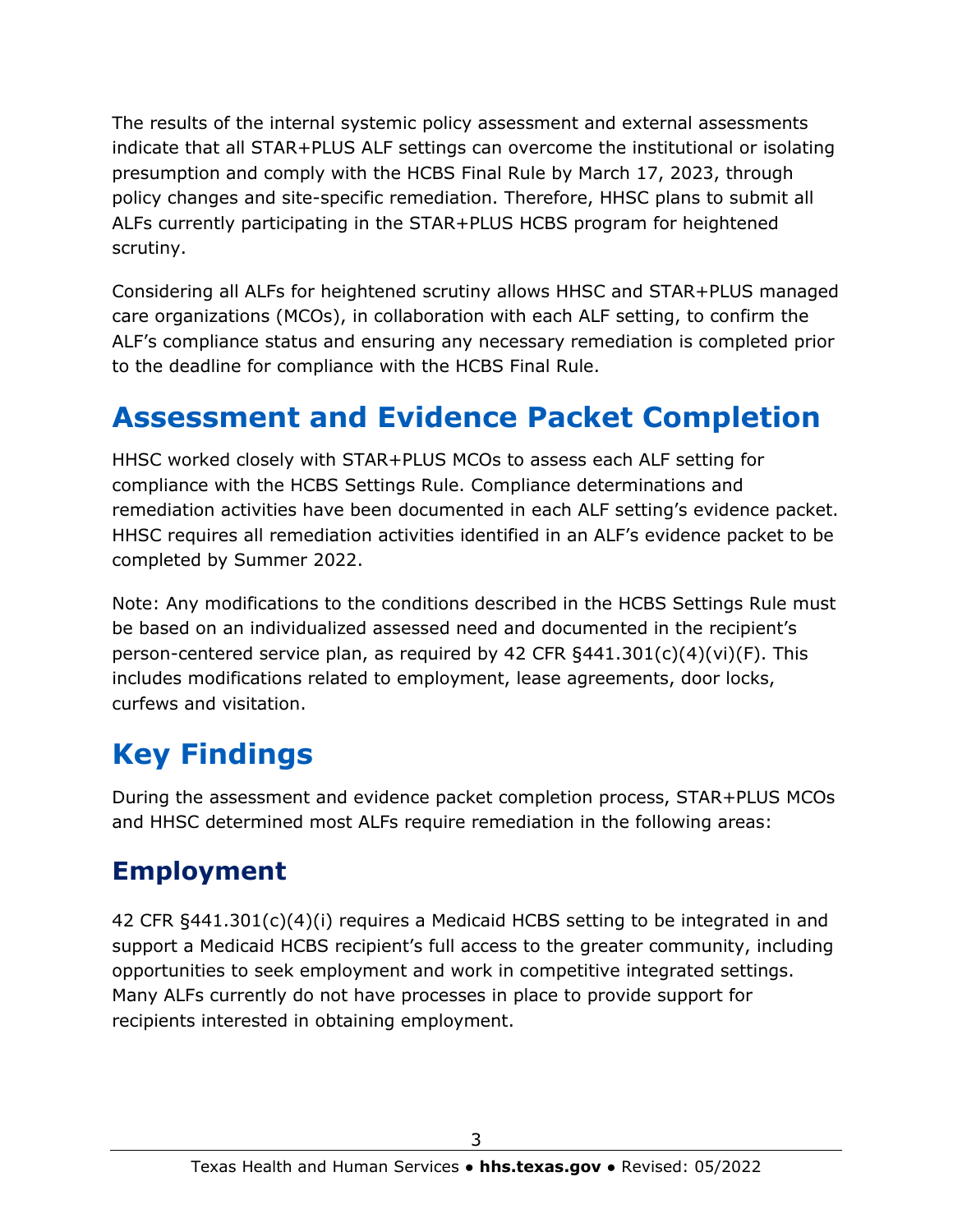#### **Remediation activities include:**

- HHSC provided guidance to ALFs and MCOs on their roles and responsibilities for educating residents on supports available for obtaining and maintaining competitive employment, and for providing transportation or assisting the member to arrange transportation.
- Updates to ALF policies to clarify the resident's right to seek competitive employment and to outline the ALF's process for providing information to residents about employment opportunities, including referring Medicaid HCBS recipients to their MCO service coordinator for assessment and authorization of employment services.

### **Lease agreements**

42 CFR §441.301(c)(4)(vi)(A) requires that a Medicaid HCBS recipient residing in a provider-owned or controlled residential setting has the same responsibilities and protections from eviction that tenants have under the landlord/tenant law of the State, county, city, or other designated entity. Nearly all ALFs participating in STAR+PLUS HCBS execute a lease or residential agreement with residents that specifies the timeframe for notification of the individual's transfer or discharge from the setting. However, many agreements do not ensure protections from eviction comparable to those under state landlord/tenant law.

#### **Remediation activities include:**

- ALFs to execute a written, legally enforceable agreement with all Medicaid HCBS recipients that provides the same protections from eviction that tenants have under the landlord/tenant laws of Texas.
- ALFs to revise existing lease or residential agreements to include specific language that ensures the necessary protections against eviction.

### **Door locks**

42 CFR §441.301(c)(4)(vi)(B)(1) requires that a Medicaid HCBS recipient residing in a provider-owned or controlled residential setting has privacy in their living or sleeping unit, and that units have entrance doors lockable by the individual, with only appropriate staff having keys to doors. Most ALFs participating in STAR+PLUS HCBS do not currently have locks on recipients' bedroom or living unit doors.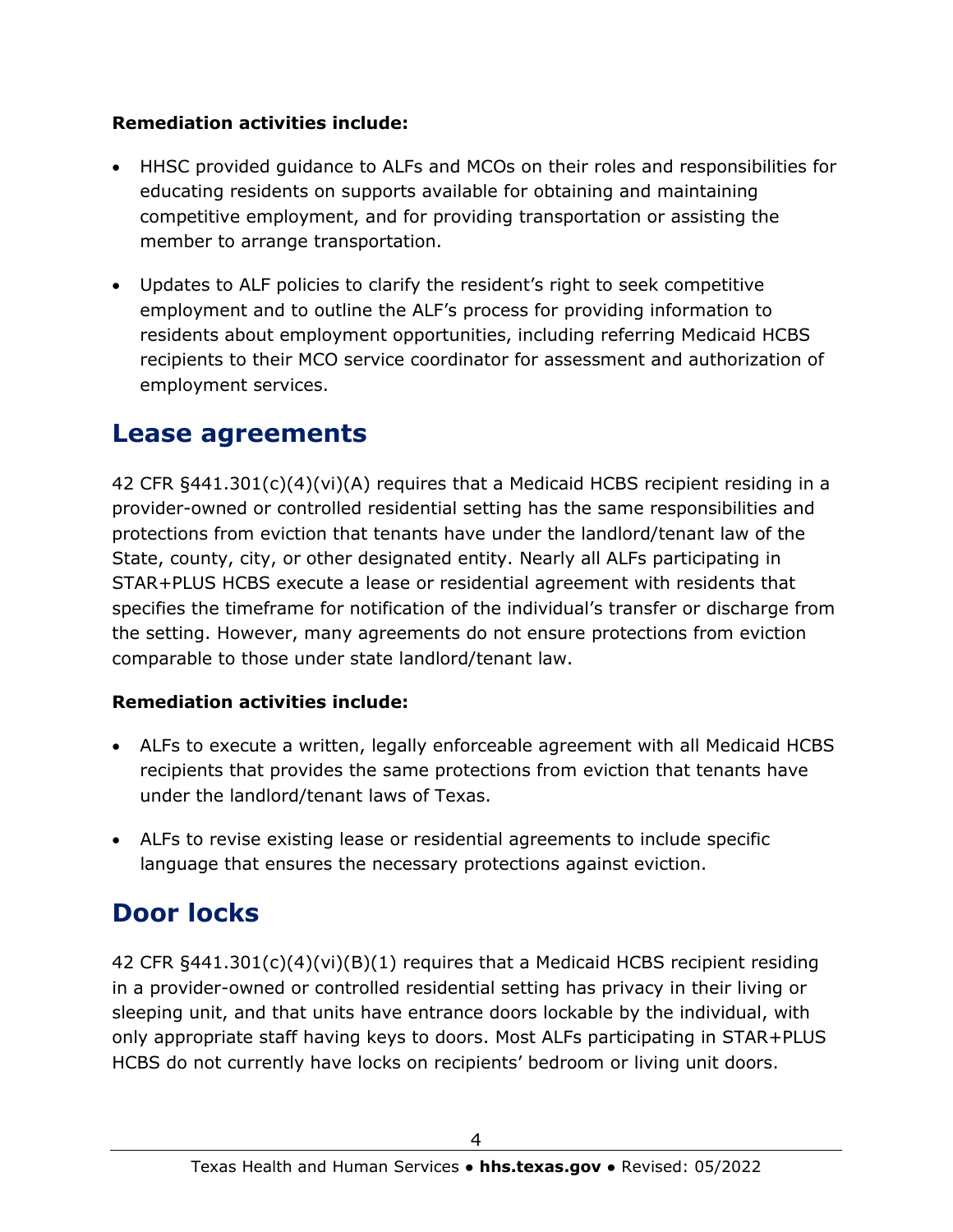#### **Remediation activities include:**

- HHSC provided guidance to ALFs and MCOs on requirements to ensure a Medicaid recipient has a lock on their bedroom or living unit door and guidance regarding the type of lock that must be used.
- ALFs to install locks on bedroom or living unit doors for all Medicaid recipients
- Updating ALF policies to clarify a recipient's right to have a lock on their bedroom or living unit door and to outline the process for identifying and documenting any necessary restrictions in the recipient's person-centered service plan.

### **Curfews**

42 CFR §441.301(c)(4)(vi)(C) requires that a Medicaid recipient residing in a provider-owned or controlled residential setting has the freedom and support to control their own daily schedules and activities. Many ALFs participating in STAR+PLUS HCBS enforce a curfew, which may limit a recipient's control of their daily schedule.

#### **Remediation activities include:**

- HHSC provided guidance to ALFs and MCOs on the requirement to ensure a recipient has control over their daily schedule activities, and prohibition against establishing a curfew for recipients.
- Updating ALF policies to remove any curfew requirements and, if applicable, to request that residents inform ALF staff of their comings and goings to assist the ALF in planning daily operations.

### **Visitation**

42 CFR §441.301(c)(4)(vi)(D) requires that a Medicaid HCBS recipient residing in a provider-owned or controlled residential setting is able to have visitors of their choosing at any time. Most ALFs participating in STAR+PLUS HCBS impose some restrictions on visiting hours. Certain restrictions have been imposed in response to the COVID-19 pandemic to ensure social distancing.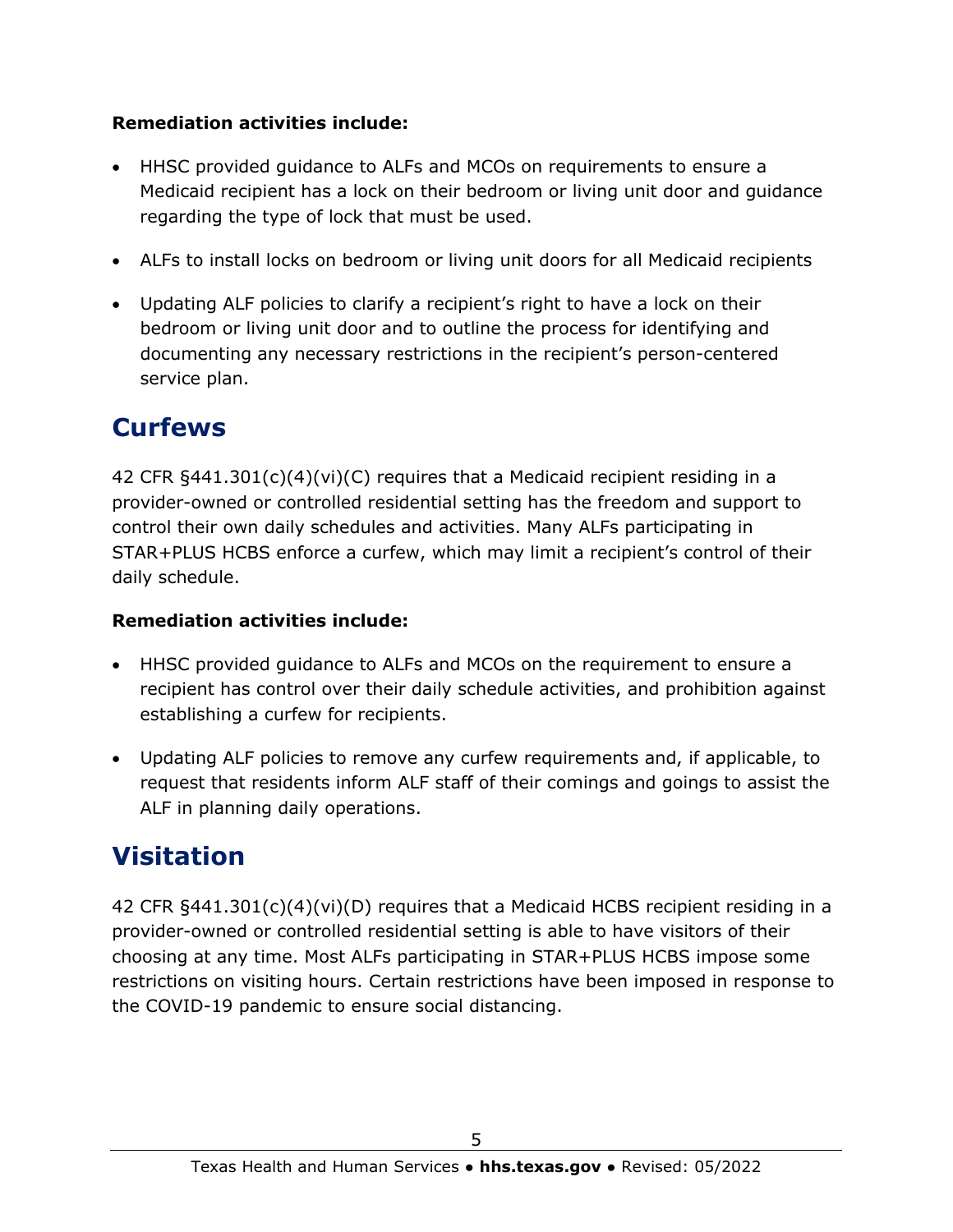#### **Remediation activities include:**

- HHSC provided guidance to ALFs and MCOs on the requirement to ensure a recipient can receive visitors at any time, except if visitation restrictions are necessary due to COVID-19 as required by [Texas Administrative Code Title 26,](https://www.hhs.texas.gov/sites/default/files/documents/doing-business-with-hhs/providers/long-term-care/alf/alf-covid-19-expanision-reopening-visitation-emergency-rule.pdf)  [Part 1, Chapter 553, Subchapter K, Rule §553.2003.](https://www.hhs.texas.gov/sites/default/files/documents/doing-business-with-hhs/providers/long-term-care/alf/alf-covid-19-expanision-reopening-visitation-emergency-rule.pdf)
- Updating ALF policies to remove any limitations on visitation and clarify visitors will be allowed at any time. ALF policies may specify that visitors may be prohibited and/or restricted if they pose a risk to the health and safety of the recipient or other residents of the facility.

## **Ongoing compliance after March 2023**

STAR+PLUS managed care contracts currently include requirements for MCOs to ensure their contracted providers comply with requirements at 42 CFR §441.301(c)(4). HHSC is amending contracts to provide additional specificity regarding the services subject to the HCBS Settings Rule. This includes requiring MCOs to ensure compliance with the HCBS Settings rule as a condition of credentialing or contracting with an ALF provider. HHSC anticipates that these contract amendments will become effective in September 2022.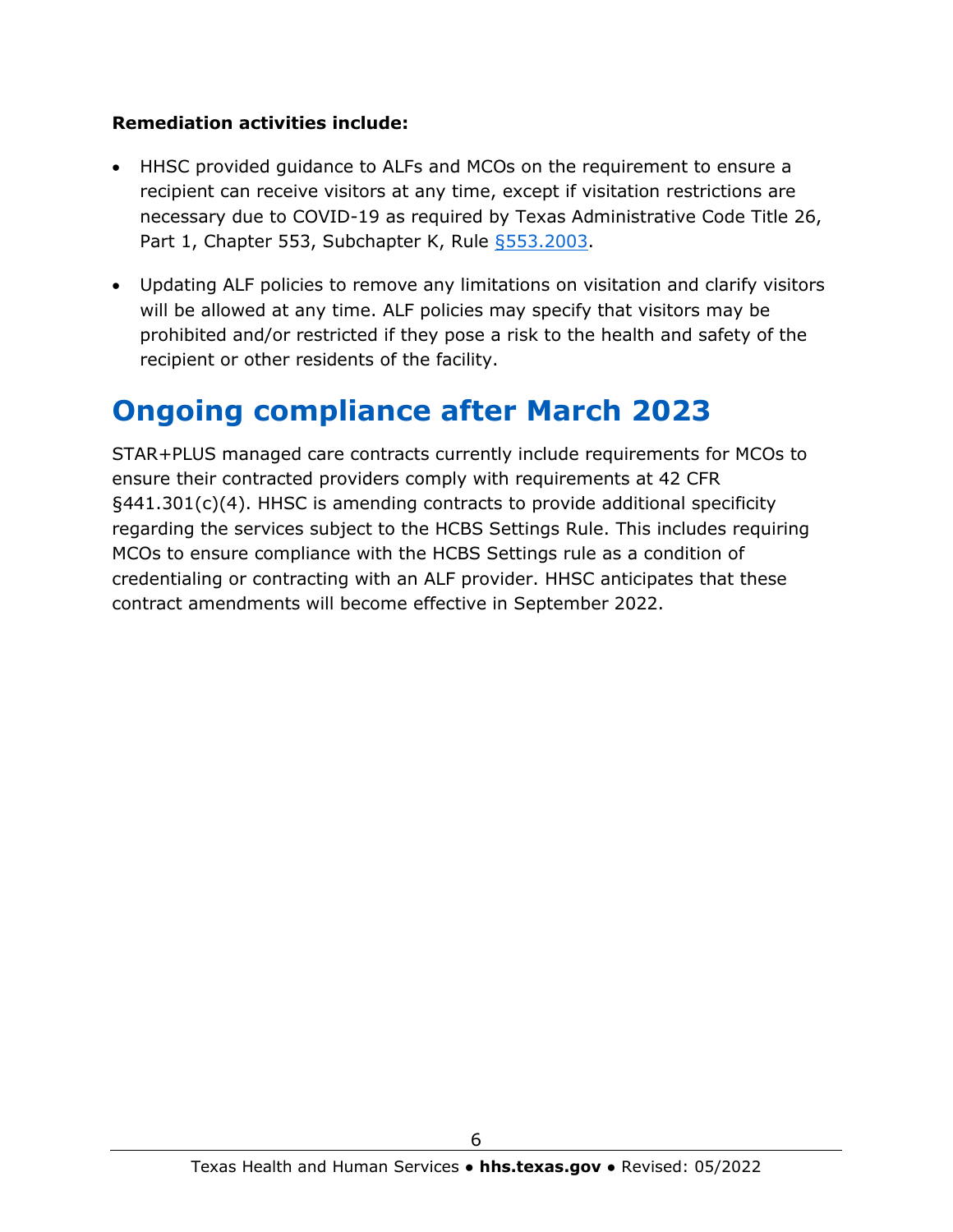### **Instructions for submitting public comment**

HHSC invites members of the public, including people receiving services and their families, providers, and other stakeholders to submit comments on the proposed heightened scrutiny list below.

HHSC will review and consider public comments received on the list before submitting it to CMS. HHSC will amend the list in response to comments, as appropriate.

Written comments, requests to review comments or both may be sent by U.S. mail, overnight mail, special delivery mail, hand delivery, fax, or email. All comments must be received by HHSC by 11:59pm on June 13, 2022.

#### **Email**

Medicaid HCBS Rule@hhsc.state.tx.us

#### **U.S. Mail**

Texas Health and Human Services Commission Attention: Rachel Neely, Program Policy John H. Winters Complex 701 W 51st Street Mail Code H-600 Austin, TX 78751

#### **Overnight mail, special delivery mail, or hand delivery**

Texas Health and Human Services Commission Attention: Rachel Neely, Program Policy John H. Winters Complex 701 W 51st Street Mail Code H-600 Austin, TX 78751

Phone number for package delivery: 512-438-4297

Fax

Attention: Rachel Neely, Senior Policy Advisor at 512-438-5835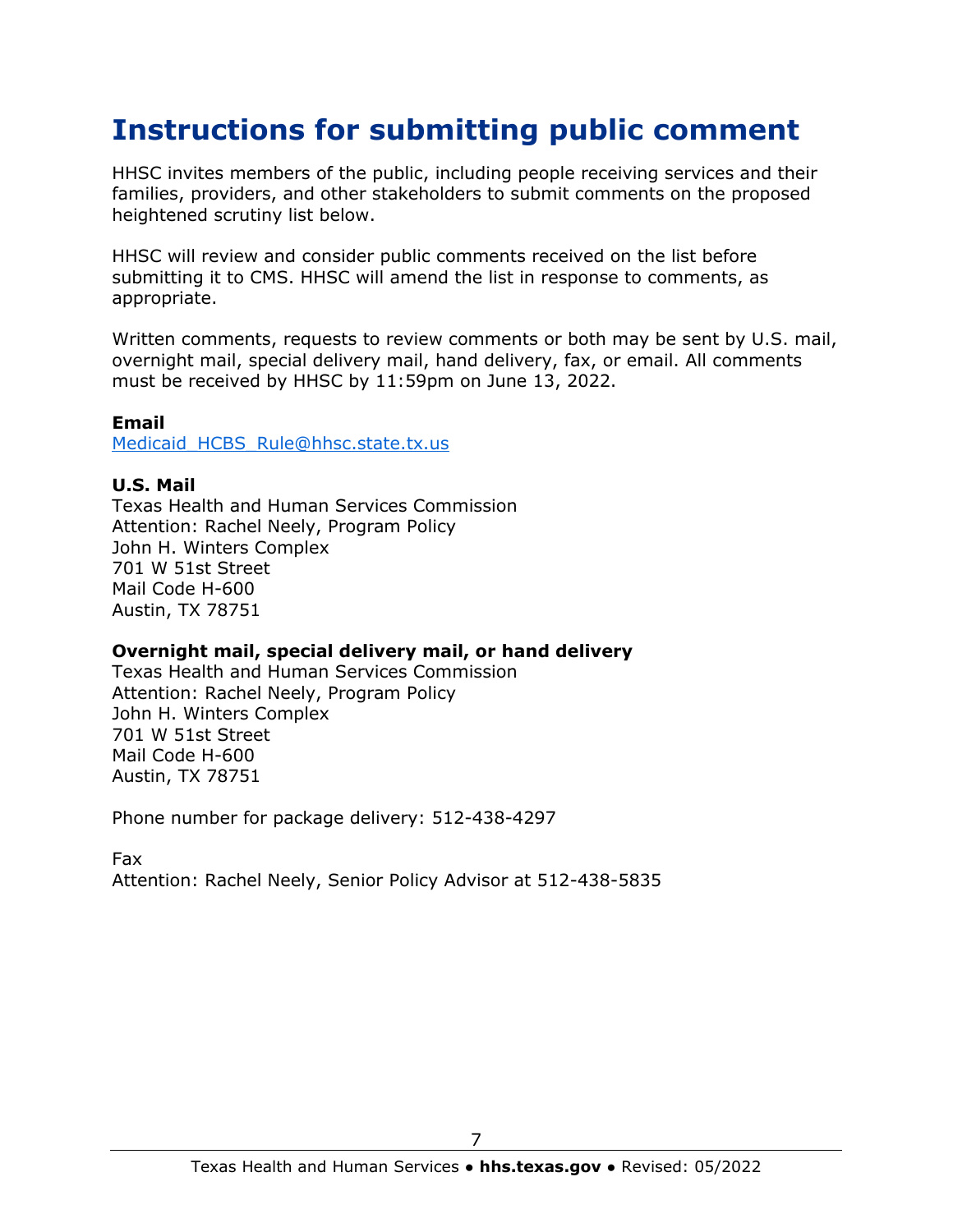## **List of ALF Settings**

The list below represents the final list of ALF settings HHSC will submit to CMS. HHSC [posted](https://www.hhs.texas.gov/sites/default/files/documents/doing-business-with-hhs/provider-portal/resources/hcbs/public-comment-heightened-scrutiny.pdf) its initial list of ALF settings for public comment on September 24, 2021 and has since revised the list to remove certain settings that no longer participate in the STAR+PLUS HCBS program.

Note: An asterisk (\*) indicates that the setting has multiple locations in the same county.

### **Prong 1 Settings**

| No. | <b>Setting Name</b>                            | <b>County</b> |
|-----|------------------------------------------------|---------------|
| 1.  | Ridgecrest Retirement and Healthcare Community | McLennan      |
| 2.  | Simpson Place                                  | <b>Dallas</b> |
| 3.  | The Residences at Bridgeport Medical Lodge     | Wise          |
| 4.  | The Rosewood Retirement Community              | <b>Bell</b>   |
| 5.  | The Village at Heritage Oaks                   | Navarro       |
| 6.  | <b>Woodlands Nursing Operations</b>            | Tarrant       |

## **Prong 2 Settings**

| No. | <b>Setting Name</b>              | <b>County</b>   |
|-----|----------------------------------|-----------------|
| 1.  | <b>Brookdale Champion Oaks</b>   | <b>Harris</b>   |
| 2.  | <b>Brookdale North Austin</b>    | Travis          |
| 3.  | Cottage Village                  | <b>Terry</b>    |
| 4.  | East Texas ALF Reunion Inn, LLC  | Smith           |
| 5.  | Elmcroft of Lake Jackson         | <b>Brazoria</b> |
| 6.  | El Camino House                  | San Augustine   |
| 7.  | <b>Enchanted Pines</b>           | Houston         |
| 8.  | Brookdale Collin Oaks            | Collin          |
| 9.  | Grandview of Westover Hills, LLC | Bexar           |
| 10. | <b>Greenbriar Mansion</b>        | Tarrant         |
| 11. | Healthcor Integration, LLC       | Tarrant         |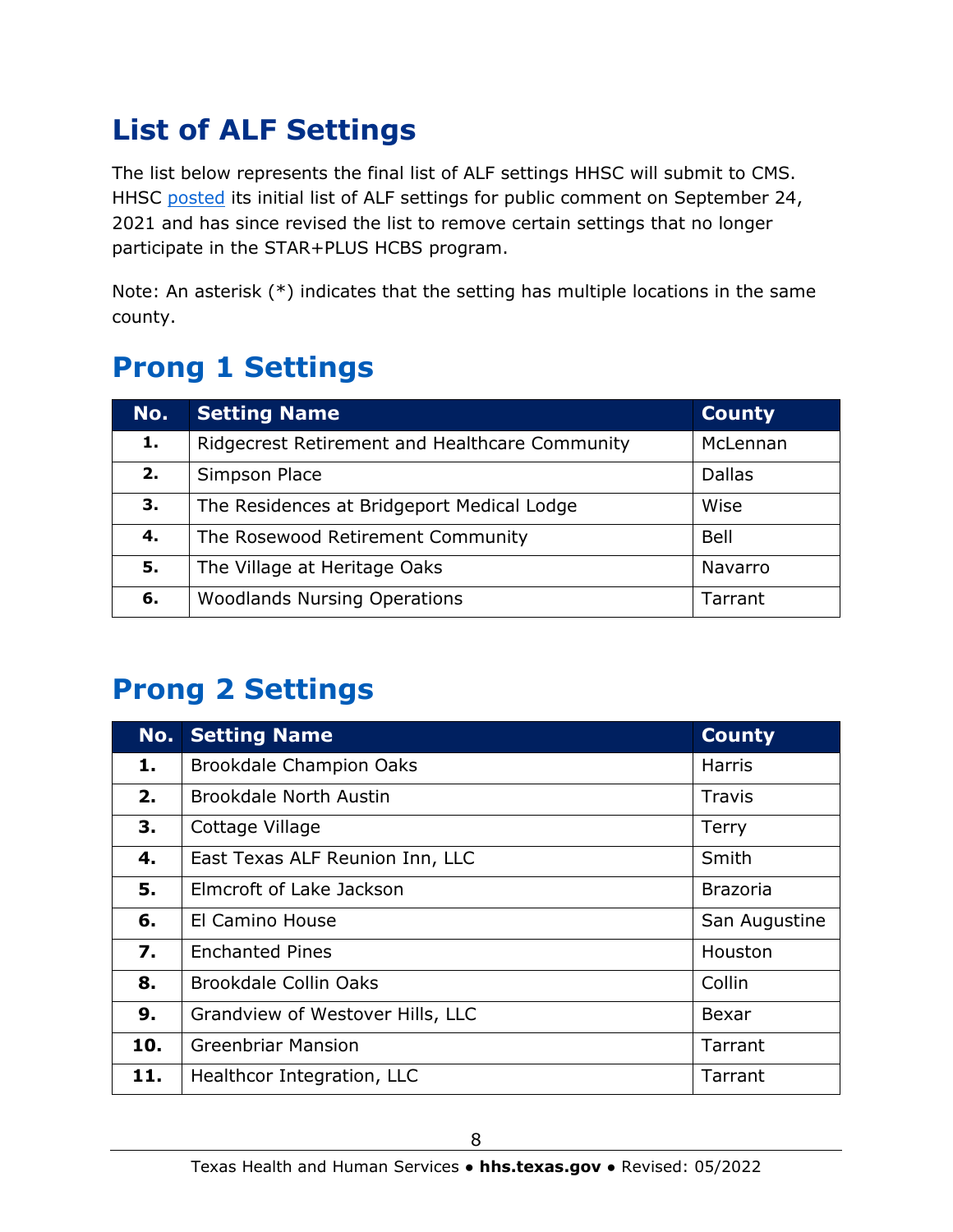| 12. | Lakewest Assisted Living            | <b>Dallas</b> |
|-----|-------------------------------------|---------------|
| 13. | Legacy Assisted Living              | Hartley       |
| 14. | Madisonville Assisted Living        | Madison       |
| 15. | Mason's Personal Care Homes and ALF | <b>Dallas</b> |
| 16. | <b>Meadow Creek Senior Living</b>   | <b>Dallas</b> |
| 17. | Mt Pleasant Assisted Living         | <b>Titus</b>  |
| 18. | Paris Chalet Senior Living          | Lamar         |
| 19. | Vintage Health Care Center          | Denton        |
| 20. | <b>Wesley Partners LTD</b>          | Wood          |
| 21. | <b>Wesley Partners LTD</b>          | Cass          |

## **Prong 3 Settings**

| No.              | <b>Setting Name</b>                             | <b>County</b> |
|------------------|-------------------------------------------------|---------------|
| 1.               | A and S Community Development                   | <b>Harris</b> |
| 2.               | A and S Community Development II                | <b>Harris</b> |
| 3.               | Agape Heritage Home                             | Fort Bend     |
| 4.               | Agape House                                     | <b>Bexar</b>  |
| 5.               | Agape Place II                                  | <b>Dallas</b> |
| 6.               | Albert Assisted Living Facility LLP             | <b>Dallas</b> |
| $\overline{7}$ . | All American Dream Assisted Living Facility LLC | Coryell       |
| 8.               | All Gods People Assisted Living Home            | <b>Harris</b> |
| 9.               | Amazing Peace Home Care LLC                     | Bexar         |
| 10.              | Angel Hands                                     | <b>Dallas</b> |
| 11.              | Angel of Love Assisted Living                   | <b>Harris</b> |
| 12.              | Angel of Love Personal Care Home                | <b>Harris</b> |
| 13.              | Arabella of Kilgore                             | Gregg         |
| 14.              | <b>Austin Senior Care</b>                       | <b>Travis</b> |
| 15.              | Autumn Wind Assisted Living                     | Wood          |
| 16.              | Autumn Wind Assisted Living                     | Wood          |
| 17.              | Autumn Wind New Boston                          | <b>Bowie</b>  |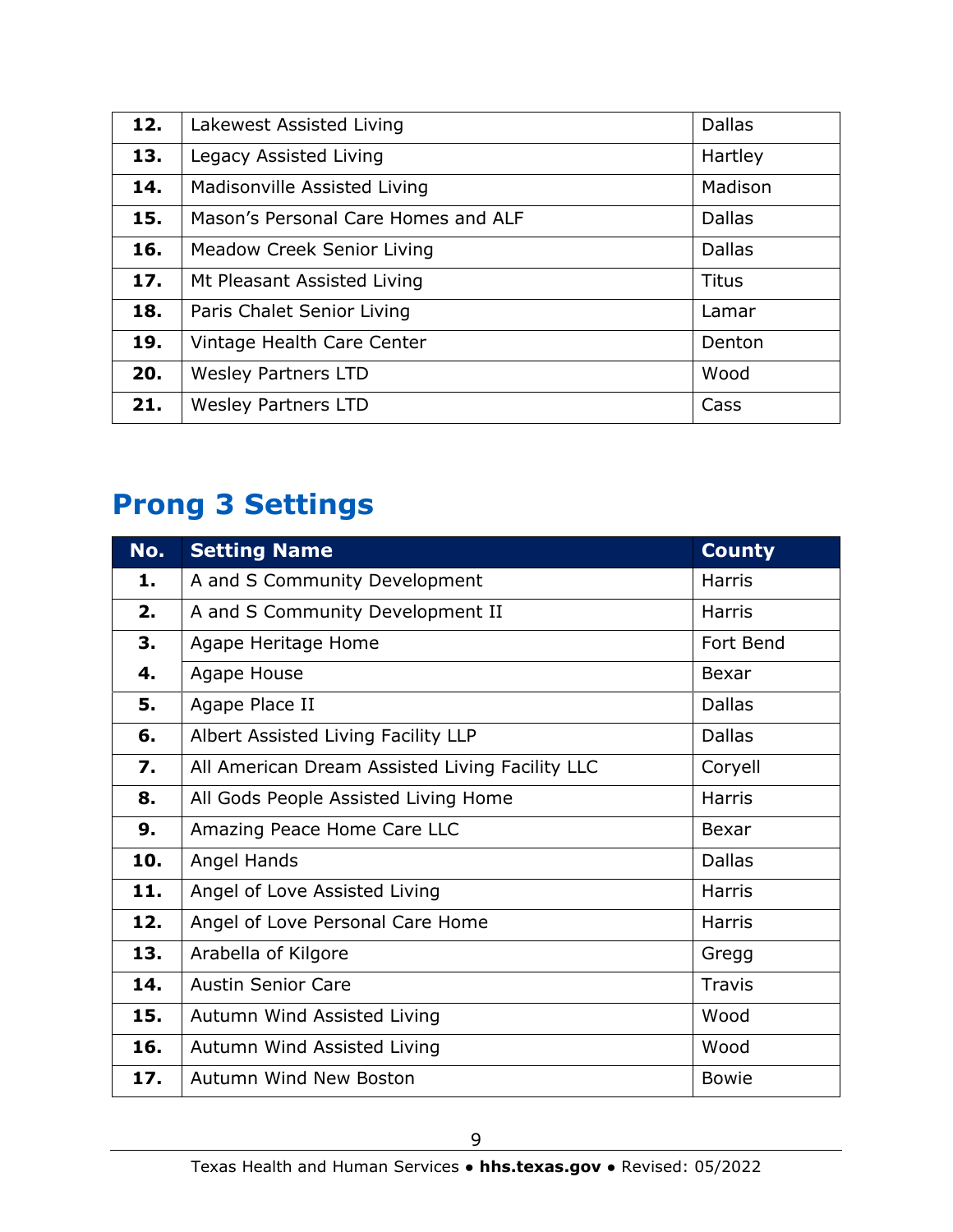| 18. | Bed of Roses Assisted Living LLC        | <b>Harris</b>    |
|-----|-----------------------------------------|------------------|
| 19. | <b>Bethesda Gardens</b>                 | Tarrant          |
| 20. | Blessings of Love Corporation           | <b>Dallas</b>    |
| 21. | <b>Bluebonnet Elite Assisted Living</b> | Morris           |
| 22. | Brenda's Residential Assisted Living    | Medina           |
| 23. | Brighter Days Assisted Living           | Liberty          |
| 24. | <b>Brightway Personal Care Home</b>     | <b>Harris</b>    |
| 25. | Brixton Village for the Elderly Inc     | <b>Dallas</b>    |
| 26. | <b>Brookdale Corsicana</b>              | Navarro          |
| 27. | <b>Brookdale Denton North</b>           | Denton           |
| 28. | <b>Brookdale Denton South</b>           | Denton           |
| 29. | Brookdale Dowlen Oaks                   | <b>Jefferson</b> |
| 30. | <b>Brookdale Ennis</b>                  | <b>Ellis</b>     |
| 31. | <b>Brookdale Lake Brazos</b>            | McLennan         |
| 32. | Brookdale Lake Highlands                | <b>Dallas</b>    |
| 33. | <b>Brookdale Lake Shore</b>             | McLennan         |
| 34. | <b>Brookdale Lewisville</b>             | Denton           |
| 35. | <b>Brookdale Longview</b>               | Gregg            |
| 36. | <b>Brookdale Mansfield</b>              | Tarrant          |
| 37. | <b>Brookdale Medical Center Whitby</b>  | <b>Bexar</b>     |
| 38. | <b>Brookdale Memorial Oaks</b>          | <b>Harris</b>    |
| 39. | <b>Brookdale Midland</b>                | Midland          |
| 40. | Brookdale Midwestern                    | Wichita          |
| 41. | Brookdale N Fredericksburg Rd           | Bexar            |
| 42. | <b>Brookdale Palestine</b>              | Anderson         |
| 43. | Brookdale Remington Park                | Lubbock          |
| 44. | Brookdale San Marcos South              | Hays             |
| 45. | <b>Brookdale Sherwood</b>               | Ector            |
| 46. | <b>Brookdale Tanglewood Oaks</b>        | Tarrant          |
| 47. | Brookdale Texarkana                     | <b>Bowie</b>     |
| 48. | Brookdale Tyler East                    | Smith            |
| 49. | Brookdale Weatherford                   | Parker           |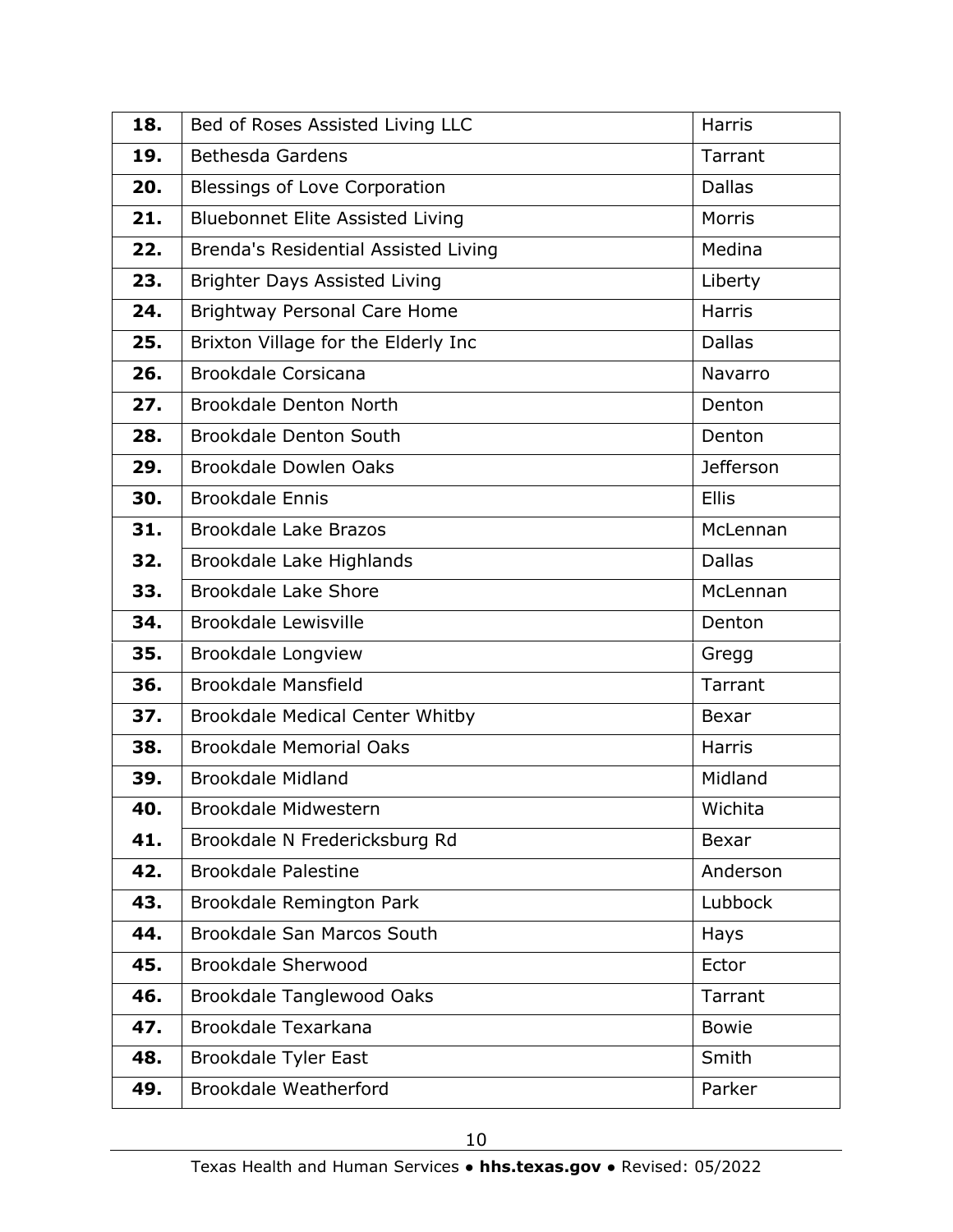| 50. | <b>Brookdale Western Hills</b>                  | <b>Bell</b>   |
|-----|-------------------------------------------------|---------------|
| 51. | Cambridge Court Assisted Living and Memory Care | <b>Dallas</b> |
| 52. | Carriage House Assisted Living                  | Tarrant       |
| 53. | Casce House                                     | Harrison      |
| 54. | Cedar Crest of Irving LLC                       | <b>Dallas</b> |
| 55. | <b>Cedar Senior Living</b>                      | <b>Dallas</b> |
| 56. | Chapa Residential Care Home LLC                 | Medina        |
| 57. | Circle of Helping Hands LLC*                    | Tarrant       |
| 58. | <b>Coles Residential Home</b>                   | <b>Dallas</b> |
| 59. | Columbus Oaks Healthcare Community              | Colorado      |
| 60. | Covenant Place of Abilene (Morada Abilene)      | Taylor        |
| 61. | Covenant Place of Burleson (Morada Burleson)    | Tarrant       |
| 62. | Cottage Village                                 | Childress     |
| 63. | <b>Country Home Estates</b>                     | Hunt          |
| 64. | Country View Care Center                        | Frio          |
| 65. | Crestwood Assisted Living                       | Van Zandt     |
| 66. | Crossroads Assisted Living                      | Hidalgo       |
| 67. | Cruz Personal Care Home LLC                     | Medina        |
| 68. | <b>Cypress Place Assisted Living</b>            | Marion        |
| 69. | D.E.S.I.R.E to Live                             | <b>Harris</b> |
| 70. | Dansby House Inc                                | <b>Brazos</b> |
| 71. | Deer Creek Senior Living                        | <b>Dallas</b> |
| 72. | Destiny Rose Residential Care Facility          | <b>Dallas</b> |
| 73. | Donna Assisted Living Inc                       | Hidalgo       |
| 74. | Dove Community ALF                              | <b>Harris</b> |
| 75. | Eagle Flats Village                             | Wilbarger     |
| 76. | East Texas ALF Waterton Inn LLC                 | Smith         |
| 77. | Efe Assisted Living Center Inc                  | <b>Harris</b> |
| 78. | El Shadai Care Home                             | <b>Dallas</b> |
| 79. | Elmcroft of Wharton                             | Wharton       |
| 80. | <b>Elmcroft of Windcrest</b>                    | <b>Bexar</b>  |
| 81. | Faith Assisted Living LLC                       | <b>Dallas</b> |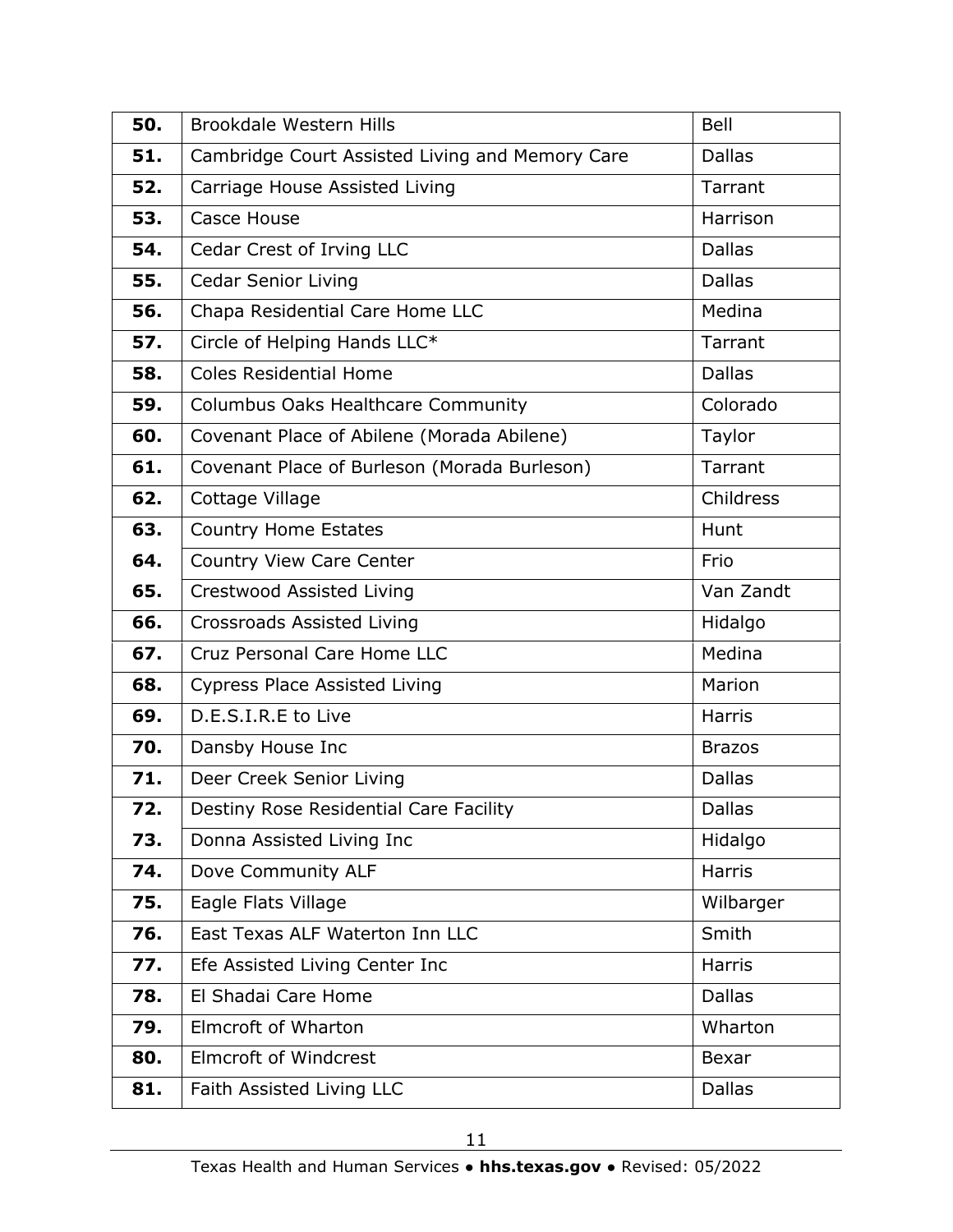| 82.  | <b>Fowler Christian Apartments</b>  | <b>Dallas</b> |
|------|-------------------------------------|---------------|
| 83.  | <b>Fredisolo Anointed Homes</b>     | <b>Dallas</b> |
| 84.  | Freemans Assisted Living LLC        | <b>Dallas</b> |
| 85.  | Golden Age Senior Care of Cambria   | El Paso       |
| 86.  | Golden Splendor Inc                 | Fort Bend     |
| 87.  | Governors Ridge                     | Wise          |
| 88.  | <b>Griffins Homecare Haven</b>      | <b>Dallas</b> |
| 89.  | <b>Halls Personal Care</b>          | <b>Harris</b> |
| 90.  | Heavenly Manor Assisted Living      | <b>Harris</b> |
| 91.  | Helen's Care Inc                    | <b>Dallas</b> |
| 92.  | Helping Hands Care Inc              | <b>Dallas</b> |
| 93.  | Heritage House on the Brazos        | Fisher        |
| 94.  | Heritage Square                     | Tarrant       |
| 95.  | <b>Highland Assisted Living LLC</b> | Taylor        |
| 96.  | <b>Hill Country</b>                 | Hamilton      |
| 97.  | Hill Country Outreach Inc           | <b>Kerr</b>   |
| 98.  | Home To You                         | Grayson       |
| 99.  | Hudson House Claude Inc             | Armstrong     |
| 100. | <b>IHCS Residential</b>             | <b>Bexar</b>  |
| 101. | <b>Individual Care of Texas</b>     | Hunt          |
| 102. | Jones House of Peace                | <b>Harris</b> |
| 103. | Joyful Homes IV                     | Harris        |
| 104. | Lakewood Assisted Living LLC        | Kaufman       |
| 105. | Linda's Alternative Care            | Tarrant       |
| 106. | Los Abuelos Assisted Living         | El Paso       |
| 107. | Love & Joy Personal Care Home       | <b>Harris</b> |
| 108. | Loving Care Assisted Living         | <b>Harris</b> |
| 109. | Marlena's House                     | <b>Harris</b> |
| 110. | Meadow View Assisted Living         | Tarrant       |
| 111. | Mendoza Esdras                      | Bexar         |
| 112. | Morning Starr New Beginnings*       | <b>Dallas</b> |
| 113. | Mount Vernon House                  | Franklin      |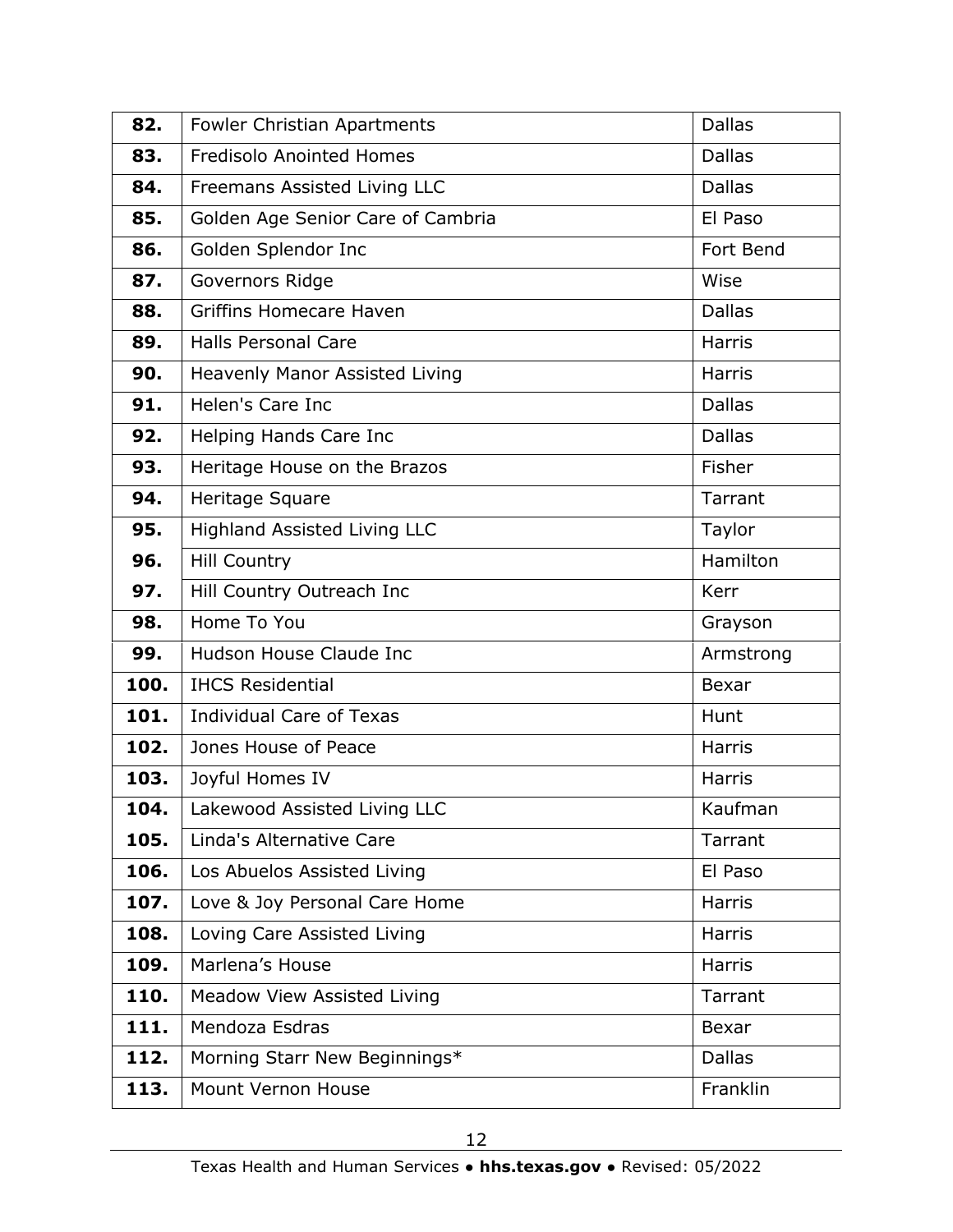| 114. | Mountain Villa at Kerrville                  | Kerr          |
|------|----------------------------------------------|---------------|
| 115. | MSHC Colonial Lodge of Texarkana LLC         | <b>Bowie</b>  |
| 116. | MSHC Reunion Inn of Marshall LLC             | Harrison      |
| 117. | MSHC The Oaks Assisted Living LLC            | <b>Bowie</b>  |
| 118. | MSHC Whispering Pines of Texarkana LLC       | <b>Bowie</b>  |
| 119. | New Life Assisted Living*                    | Hidalgo       |
| 120. | New Life Outreach Boarding Homes             | Gregg         |
| 121. | Oakwood Place                                | Henderson     |
| 122. | Pam's Home Care                              | <b>Bexar</b>  |
| 123. | Paradise LTC Living I                        | <b>Harris</b> |
| 124. | Paradise LTC Living II                       | <b>Harris</b> |
| 125. | Passionate Living Inc                        | <b>Dallas</b> |
| 126. | Pecan Grove                                  | Walker        |
| 127. | Precious Group Home Care LLC                 | Williamson    |
| 128. | Premier Country Haven Assisted Living Inc    | <b>Dallas</b> |
| 129. | Provident Memory Care Center                 | Polk          |
| 130. | R & L Garza Residential Care                 | Medina        |
| 131. | Ramirez Personal Care Home I                 | Medina        |
| 132. | Ramirez Personal Care Home II                | Medina        |
| 133. | Reagan Manor                                 | Medina        |
| 134. | Redstone Park Retirement and Assisted Living | <b>Brown</b>  |
| 135. | Riojas Assisted Living Home                  | <b>Bexar</b>  |
| 136. | Rosehaven Retirement Inn                     | Kaufman       |
| 137. | Rosehaven Retirement Residences              | Kaufman       |
| 138. | <b>Rosemont Personal Care</b>                | <b>Harris</b> |
| 139. | Rosewood Assisted Living Center Inc          | Newtown       |
| 140. | Royal Personal Care                          | <b>Harris</b> |
| 141. | Sandhills Village Assisted Living            | Lamb          |
| 142. | Senior Solace LLC Ivy House Assisted Living  | Lubbock       |
| 143. | Senior Solace Manna Acres Assisted Living    | Lubbock       |
| 144. | <b>Sentinel Gardens</b>                      | Gregg         |
| 145. | <b>Serendipity Suites</b>                    | Lubbock       |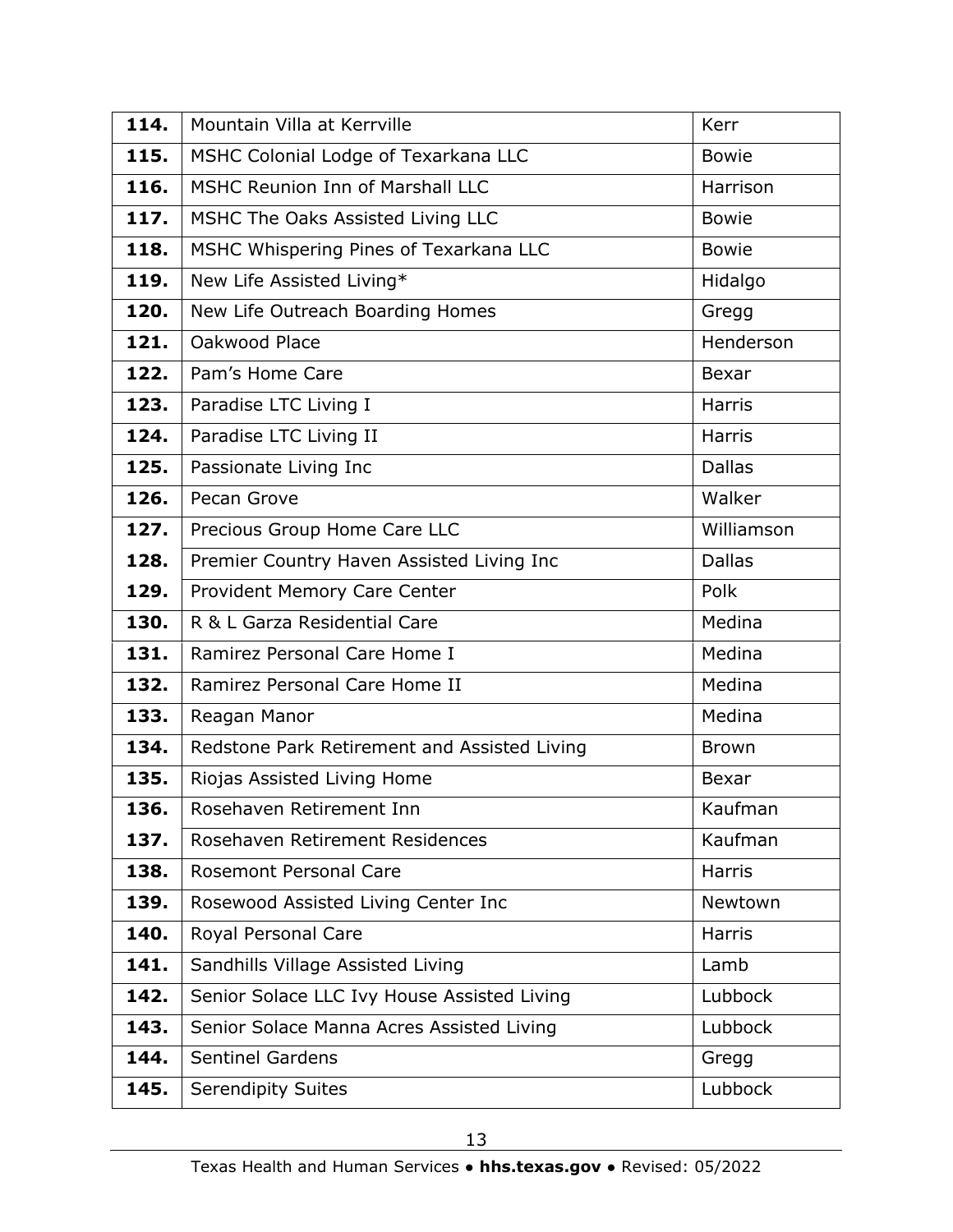| 146. | Silver Creek Assisted Living                                | Tarrant       |
|------|-------------------------------------------------------------|---------------|
| 147. | Silver Lake Casa Del Sol                                    | Bexar         |
| 148. | <b>Sisters Loving Arms</b>                                  | Lubbock       |
| 149. | Southern Wind Manor                                         | Camp          |
| 150. | <b>Sparrow Assisted Living</b>                              | <b>Harris</b> |
| 151. | Sparrow Assisted Living II, Inc.                            | <b>Harris</b> |
| 152. | Spears House of Care Inc                                    | <b>Dallas</b> |
| 153. | Stella Road Assisted Living                                 | <b>Dallas</b> |
| 154. | <b>Sterling Adult Day Care</b>                              | Medina        |
| 155. | Stonecreek Assisted Living & Retirement Center              | San Augustine |
| 156. | Sunridge At Cielo Vista                                     | El Paso       |
| 157. | Susan Home Care Inc                                         | Bexar         |
| 158. | <b>Talco House Assisted Living</b>                          | <b>Dallas</b> |
| 159. | <b>Tandy Village</b>                                        | Tarrant       |
| 160. | <b>Texas Residential and Vocational Services</b>            | <b>Travis</b> |
| 161. | The Avenues of Fort Bend Assisted Living and Memory<br>Care | Fort Bend     |
| 162. | The Cottage Healthcare Services                             | <b>Harris</b> |
| 163. | The Dan Group                                               | <b>Harris</b> |
| 164. | The Estates at Grand Prairie Inc                            | <b>Dallas</b> |
| 165. | The Gardens at Hawkins*                                     | Wood          |
| 166. | The Gardens at Livingston                                   | Polk          |
| 167. | The Good Life Assisted Living                               | Hidalgo       |
| 168. | The Good Place Assisted Living                              | Tarrant       |
| 169. | The Hummingbird Center Inc                                  | <b>Harris</b> |
| 170. | The Lodge at Mt Pleasant                                    | <b>Titus</b>  |
| 171. | The Madera Corporation                                      | Upshur        |
| 172. | The Magnolia                                                | <b>Bowie</b>  |
| 173. | The Orchard                                                 | Tyler         |
| 174. | The Pine Tree of Pasadena                                   | <b>Harris</b> |
| 175. | The Seasons                                                 | Ochiltree     |
| 176. | The Villages of Dallas                                      | <b>Dallas</b> |